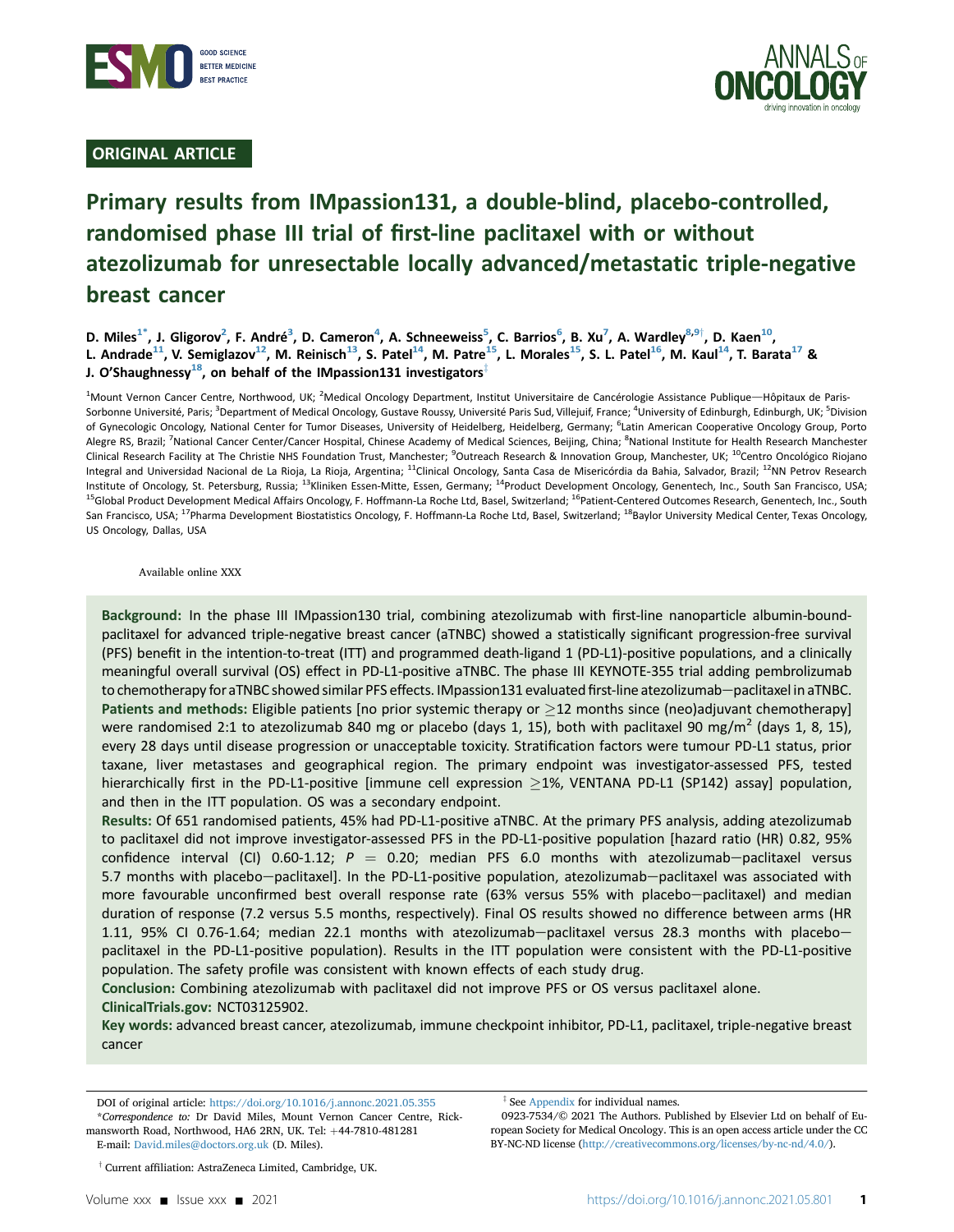### INTRODUCTION

Triple-negative breast cancer (TNBC) is a heterogeneous disease entity with high unmet medical need. The relative genomic instability of TNBC, increased immune infiltration and high programmed death-ligand 1 (PD-L1) expression in some TNBC tumours compared with other breast cancer subtypes $1,2$  $1,2$  $1,2$  provide the rationale for immunotherapy in TNBC.

Early clinical studies demonstrated durable responses with the anti-PD-L1 monoclonal antibody atezolizumab as monotherapy or in combination with nanoparticle albumin-bound (nab)-paclitaxel for advanced TNBC (aTNBC), particularly in patients with PD-L1-positive tumours.<sup>[3](#page-9-2)[,4](#page-9-3)</sup> The subsequent phase III IMpassion130 trial established atezolizumab as a new standard of care for PD-L1-positive  $aTNBC.<sup>5-7</sup>$  $aTNBC.<sup>5-7</sup>$  $aTNBC.<sup>5-7</sup>$  Combining atezolizumab with nab-paclitaxel as first-line therapy for unresectable locally advanced or metastatic TNBC showed significantly improved progressionfree survival (PFS) and a clinically meaningful overall survival (OS) effect (7.5-month difference in median OS) in patients with PD-L1-positive tumours.<sup>5-7</sup> These results led to United States Food and Drug Administration (FDA) accelerated approval of the combination of atezolizumab and nabpaclitaxel for patients with unresectable locally advanced or metastatic PD-L1-positive  $TNBC<sup>8</sup>$  and European Medicines Agency approval of atezolizumab plus nab-paclitaxel as first-line treatment for unresectable locally advanced or metastatic PD-L1-positive TNBC.<sup>[9](#page-9-6)</sup>

Subsequent trials in aTNBC have assessed different immunotherapy agents, alternative chemotherapy backbones and additional patient populations. These include the KEYNOTE-355 trial, which evaluated the addition of pembrolizumab to first-line chemotherapy for aTNBC, demon-strating significantly improved PFS with immunotherapy.<sup>[10](#page-9-7)</sup> The IMpassion131 trial evaluated atezolizumab in combination with paclitaxel as first-line treatment for aTNBC. Here we report the primary PFS and patient-reported outcome (PRO) results and final OS and safety results from IMpassion131.

#### PATIENTS AND METHODS

IMpassion131 (NCT03125902) was a global, randomised, double-blind, placebo-controlled phase III trial. The protocol (Supplementary Appendix, available at [https://doi.org/10.](https://doi.org/10.1016/j.annonc.2021.05.801) [1016/j.annonc.2021.05.801\)](https://doi.org/10.1016/j.annonc.2021.05.801), informed consent forms and all amendments were approved by the Institutional Review Board/Ethics Committee at each participating site. The trial was conducted in full conformance with the International Conference on Harmonisation guidelines for Good Clinical Practice and the principles of the Declaration of Helsinki, and applicable United States FDA regulations, the European Union Clinical Trial Directive or local, regional and national laws.

Eligible male or female patients had metastatic or unresectable locally advanced measurable TNBC (per the American Society of Clinical Oncology-College of American Pathologists guidelines $11,12$  $11,12$ ), had received no prior chemotherapy or targeted therapy for aTNBC and had completed any prior (neo)adjuvant chemotherapy for early breast cancer  $\geq$ 12 months before being randomised to the trial. Patients had to be eligible for taxane therapy and have an Eastern Cooperative Oncology Group performance status of 0 or 1. Patients with leptomeningeal disease were excluded, as were patients with known central nervous system (CNS) disease (except for treated asymptomatic CNS metastases), unless all of the following criteria were met: measurable disease outside the CNS; no metastases to mid brain, pons, medulla or spinal cord; no ongoing need for corticosteroids as therapy for CNS disease (stable dose of anticonvulsants allowed); no stereotactic radiation within 7 days before randomisation or whole-brain radiation within 14 days before randomisation; and no evidence of progression or haemorrhage after completion of CNSdirected therapy. All patients provided written informed consent before undertaking any study-specific procedures.

Patients were randomised in a 2:1 ratio to receive intravenous paclitaxel 90 mg/m<sup>2</sup> on days 1, 8 and 15 every 28 days in combination with either intravenous atezolizumab 840 mg or placebo, administered on days 1 and 15 every 28 days. Patients were to receive dexamethasone 8- 10 mg or equivalent before at least the first two infusions of paclitaxel. Thereafter, it was recommended, but not mandated, to minimise the dose of dexamethasone (or equivalent) premedication as far as clinically feasible. This recommendation was based on reports in the literature that this approach is feasible<sup>13</sup> and because of potential dampening of the activity of immunotherapy when administered concomitantly with steroids. $14$  Treatment was continued until disease progression according to RECIST version 1.1, unacceptable toxicity or consent withdrawal.

There were four stratification factors: prior taxane (yes versus no), tumour PD-L1 status [immune cell (IC) PD-L1 expression on  $\langle 1\%$  versus  $\geq$ 1% of the tumour area, as assessed by VENTANA PD-L1 (SP142) immunohistochemistry assay (Ventana Medical Systems, Oro Valley, AZ)], liver metastases (yes versus no) and geographical region (North America versus Western Europe/Australia versus Eastern Europe/Asia Pacific versus South America).

The hierarchical statistical design was informed by results from the IMpassion130 trial. $5$  The primary endpoint was investigator-assessed PFS. PFS was tested first in the PD-L1 positive population (defined as IC  $\geq$  1%). The target hazard ratio (HR) in the PD-L1-positive population was 0.62 (identical to that observed in IMpassion130), representing an increase in median PFS from 5.0 months with paclitaxel alone to 8.0 months with the combination of atezolizumab-paclitaxel. Assuming 80% power with a 5% two-sided a, 155 PFS events in the PD-L1-positive population would be required to detect the target HR. PFS was compared between treatment arms using a stratified log-rank test with the stratification factors PD-L1 status, prior taxane and presence of liver metastases. The HR was estimated using a stratified Cox regression model with the same stratification variables. Kaplan-Meier methodology was used to estimate median PFS for each treatment arm, with 95%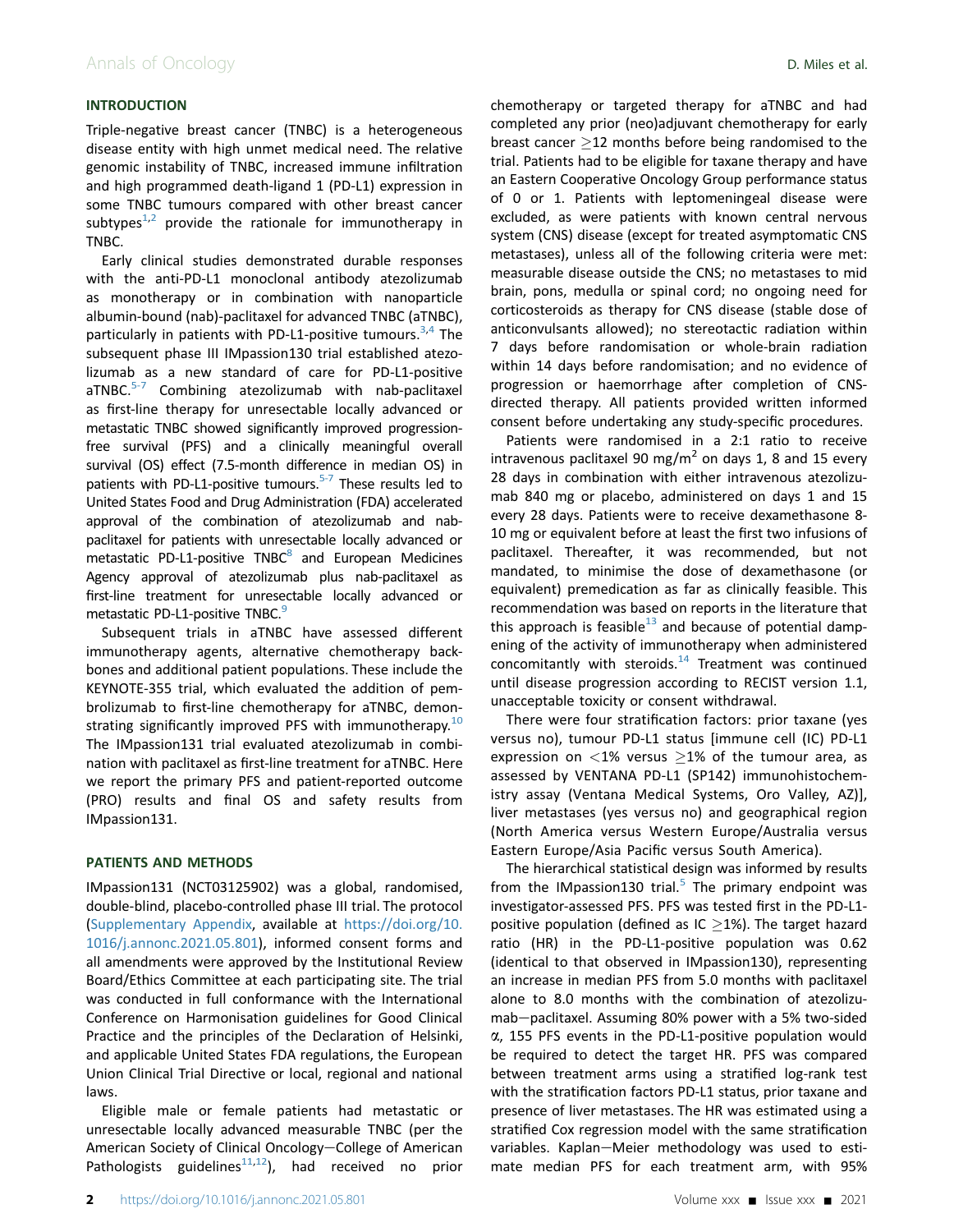confidence intervals (CIs) calculated according to Brookmeyer-Crowley methodology. If atezolizumab demonstrated a significant PFS benefit in the PD-L1-positive population, PFS was to be tested in the intention-to-treat (ITT) population.

Secondary efficacy endpoints included OS and objective response rate. These secondary endpoints were to be tested (hierarchically in the PD-L1-positive population and then in the ITT population) only if all previous tests (PFS in the PD-L1-positive and ITT populations) were statistically significant. Additional secondary efficacy endpoints included time to deterioration (defined as a  $\geq$ 10-point decrease) in global health status/health-related quality of life (GHS/HRQoL) using the European Organisation for Research and Treatment of Cancer Quality of Life Questionnaire Core 30 (Supplementary Methods, available at [https://doi.org/10.](https://doi.org/10.1016/j.annonc.2021.05.801) [1016/j.annonc.2021.05.801\)](https://doi.org/10.1016/j.annonc.2021.05.801). Safety evaluation was a secondary objective, as well as extensive translational research. PFS, as assessed by an independent review committee (IRC), was carried out as a sensitivity analysis. Additional PROs, including treatment side-effect bother, were exploratory endpoints. The final analysis of OS was planned to occur after deaths in 122 (51%) of the anticipated 240 patients with PD-L1-positive TNBC.

Before randomisation, one of four pathologists [Histo-GeneX, Antwerp, Belgium, trained by Ventana for PD-L1 (SP142) specifically for TNBC] determined PD-L1 status centrally in formalin-fixed paraffin-embedded tumour samples using the PD-L1 (SP142) immunohistochemical assay. TNBC status was confirmed centrally, although for some patients, eligibility was based on local assessment following a protocol amendment. Tumours were assessed at baseline and every 8 weeks for the first year after randomisation, and every 12 weeks thereafter until disease progression, withdrawal of consent, death or study closure, whichever occurred first. The tumour assessment technique (contrast protocol for computed tomography scans and/or magnetic resonance imaging) used at screening was used throughout the trial. Tumour response was assessed according to RECIST version 1.1. All imaging data were collected for central review by the IRC. Adverse events (AEs) were recorded at each cycle, graded according to the National Cancer Institute Common Terminology Criteria version 4.0.

#### RESULTS

#### Patient population

Between 25 August 2017 and 5 September 2019, 651 patients were enrolled from 150 sites in Europe, North and South America, Asia and Africa; 431 were randomised to receive atezolizumab-paclitaxel and 220 to placebopaclitaxel. Of 651 randomised patients, 292 (45%) had PD-L1-positive (IC  $\geq$ 1%) tumours. Samples from primary (336/651) versus recurrent/metastatic breast cancer (315/651) showed numerically higher PD-L1 prevalence (48% versus 42%, respectively; not significant). Two patients did not receive any study treatment (one patient withdrawal and one physician decision) and two patients in the placebo-paclitaxel arm received atezolizumab in error, thus the safety population included 649 patients (432 in the atezolizumab-paclitaxel arm and 217 in the placebopaclitaxel arm) [\(Figure 1\)](#page-3-0).

Baseline characteristics were well balanced between the treatment arms in both the PD-L1-positive population and the ITT population ([Table 1\)](#page-3-1). Approximately half of the patients had received prior taxane therapy, one-third had de novo metastatic TNBC and one-quarter had liver metastases.

#### **Efficacy**

The data cut-off for the primary PFS analysis was 15 November 2019. At this date, the median duration of follow-up in the PD-L1-positive (primary analysis) population was 9.0 months (range 0.5-25.4 months) in the atezolizumab-paclitaxel arm versus 8.6 months (range 0.0- $26.1$  months) in the placebo-paclitaxel arm. Corresponding values in the ITT population were 8.8 versus 8.5 months, respectively. Investigator-assessed PFS events had been recorded in 61% of patients in the PD-L1-positive population and 67% of patients in the ITT population.

Adding atezolizumab to paclitaxel did not significantly improve investigator-assessed PFS in the PD-L1-positive population (HR 0.82, 95% CI 0.60-1.12; log-rank  $P = 0.20$ ). Median PFS was 6.0 months with atezolizumab-paclitaxel versus 5.7 months with placebo-paclitaxel [\(Figure 2A](#page-4-0)). The Kaplan-Meier curves remained overlapping for the first 7-8 months and then started to diverge. In the ITT population, median PFS was 5.7 versus 5.6 months, respectively [\(Figure 2B](#page-4-0)); the PFS HR was 0.86 (95% CI 0.70-1.05). In accordance with the hierarchical statistical design, PFS was not formally tested in the ITT population.

The sensitivity analysis of IRC-assessed PFS showed an HR of 0.73 (95% CI 0.54-1.00) in the PD-L1-positive population ([Figure 2C](#page-4-0)). In subgroup analyses of PFS, the effect was generally consistent with the primary results (Supplementary Figure S1, available at [https://doi.org/10.](https://doi.org/10.1016/j.annonc.2021.05.801) [1016/j.annonc.2021.05.801\)](https://doi.org/10.1016/j.annonc.2021.05.801).

Unconfirmed best overall response rates favoured the atezolizumab arm in both the PD-L1-positive population [63% (95% CI 56-70%) with atezolizumab-paclitaxel versus 55% (95% CI 45-65%) with placebo-paclitaxel] and the ITT population [54% (95% CI 49-58%) versus 47% (95% CI 41-54%), respectively]. Among responding patients, median duration of response was 7.2 months (95% CI 5.5-13.6 months) in atezolizumab-treated patients and 5.5 months (95% CI 4.0-6.3 months) in placebo-treated patients in the PD-L1-positive population. Corresponding durations in the ITT population were 6.4 (95% CI 5.6-7.4) versus 5.5 (95% CI 4.7-6.3) months, respectively. Confirmed response rates are provided in Supplementary Table S1, available at [https://doi.org/10.1016/j.annonc.2021.05.801.](https://doi.org/10.1016/j.annonc.2021.05.801)

At the final OS analysis with a data cut-off of 4 September 2020, the median duration of follow-up in the PD-L1 positive population was 15.2 (range 0.5-35.0) months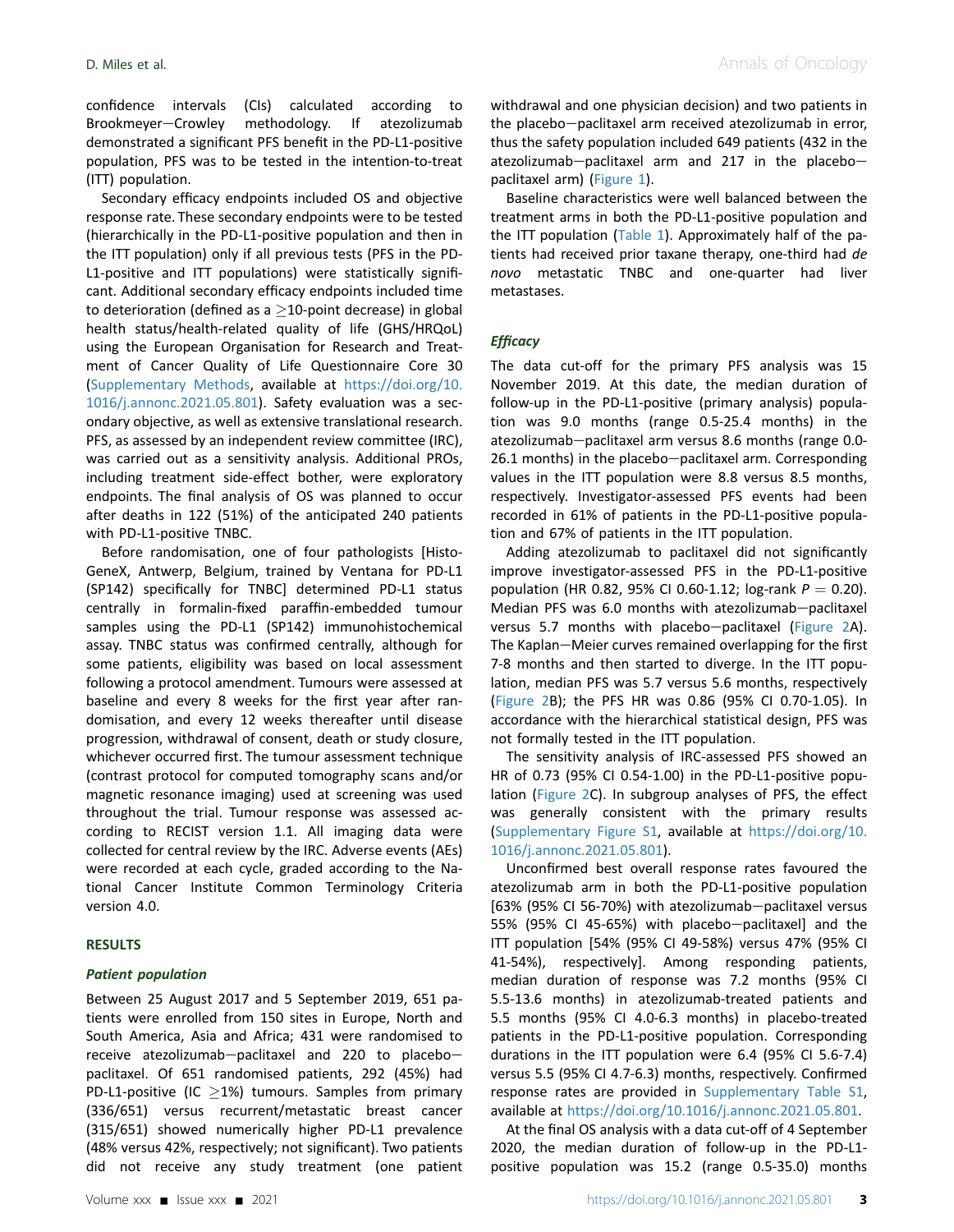<span id="page-3-0"></span>

Figure 1. Patient profile.

versus 15.8 (range 0.0-35.3) months in the atezolizumabpaclitaxel versus placebo-paclitaxel arms, respectively. In the ITT population, the median duration of follow-up was 14.2 versus 14.5 months, respectively. At the final data cutoff, deaths had been recorded in 123 (42%) of 292 patients in the PD-L1-positive population (44% versus 39% in the atezolizumab-paclitaxel versus placebo-paclitaxel arms, respectively). The HR for OS was 1.11 (95% CI 0.76-1.64); median OS was 22.1 months (95% CI 19.2-30.5 months) with atezolizumab-paclitaxel versus 28.3 months (95% CI 19.1-not estimable) with placebo-paclitaxel ([Figure 3A](#page-6-0)). The 1-year OS rates were 75% (95% CI 68-81%) versus 83% (95% CI 76-91%), respectively, and the 2-year OS rates were 48% (95% CI 39-57%) versus 51% (95% CI 37-64%),

<span id="page-3-1"></span>

| Table 1. Baseline characteristics    |                                   |                                        |                                   |                                        |  |  |  |
|--------------------------------------|-----------------------------------|----------------------------------------|-----------------------------------|----------------------------------------|--|--|--|
| Characteristic                       | PD-L1-positive population         |                                        | <b>ITT</b> population             |                                        |  |  |  |
|                                      | Placebo-paclitaxel<br>$(n = 101)$ | Atezolizumab-paclitaxel<br>$(n = 191)$ | Placebo-paclitaxel<br>$(n = 220)$ | Atezolizumab-paclitaxel<br>$(n = 431)$ |  |  |  |
| Median (range) age, years            | 53 (25-78)                        | 55 (23-83)                             | 53 (25-81)                        | 54 (22-85)                             |  |  |  |
| Sex, n (%)                           |                                   |                                        |                                   |                                        |  |  |  |
| Female                               | 101(100)                          | 191 (100)                              | 220 (100)                         | 430 (100)                              |  |  |  |
| Male                                 | 0                                 | 0                                      | 0                                 | $1 (-1)$                               |  |  |  |
| Race, n (%)                          |                                   |                                        |                                   |                                        |  |  |  |
| White                                | 59 (58)                           | 111 (58)                               | 128 (58)                          | 246 (57)                               |  |  |  |
| Asian                                | 30(30)                            | 57 (30)                                | 66 (30)                           | 123 (29)                               |  |  |  |
| <b>Black or African American</b>     | 4(4)                              | 8(4)                                   | 10(5)                             | 21(5)                                  |  |  |  |
| Multiple/other                       | 1(1)                              | 1(1)                                   | 2(1)                              | 4(1)                                   |  |  |  |
| Unknown                              | 7(7)                              | 14(7)                                  | 14 (6)                            | 37 (9)                                 |  |  |  |
| ECOG performance status, n (%)       |                                   |                                        |                                   |                                        |  |  |  |
| 0                                    | 59 (58)                           | 118 (62)                               | 130 (59)                          | 262(61)                                |  |  |  |
| $\mathbf{1}$                         | 42 (42)                           | 73 (38)                                | 90(41)                            | 169 (39)                               |  |  |  |
| Metastatic sites, n (%)              |                                   |                                        |                                   |                                        |  |  |  |
| Lung                                 | 41(41)                            | 94 (49)                                | 100(45)                           | 230(53)                                |  |  |  |
| Liver                                | 24 (24)                           | 37 (19)                                | 61 (28)                           | 118 (27)                               |  |  |  |
| <b>Bone</b>                          | 18(18)                            | 44 (23)                                | 60(27)                            | 140 (32)                               |  |  |  |
| $>$ 3 metastatic sites, n (%)        | 13(13)                            | 35 (18)                                | 48 (22)                           | 105 (24)                               |  |  |  |
| PD-L1 positive, <sup>a</sup> $n$ (%) | 101(100)                          | 191 (100)                              | 101(46)                           | 191(44)                                |  |  |  |
| Prior taxane, n (%)                  | 54 (53)                           | 97 (51)                                | 107 (49)                          | 208 (48)                               |  |  |  |
| Prior anthracycline, n (%)           | 50(50)                            | 98 (51)                                | 110 (50)                          | 212(49)                                |  |  |  |
| Stage IV at initial diagnosis, n (%) | 30 (30)                           | 56 (29)                                | 69 (31)                           | 137 (32)                               |  |  |  |

ECOG, Eastern Cooperative Oncology Group; ITT, intention-to-treat; PD-L1, programmed death-ligand 1.

<span id="page-3-2"></span>As reported on interactive web-response system (for stratification).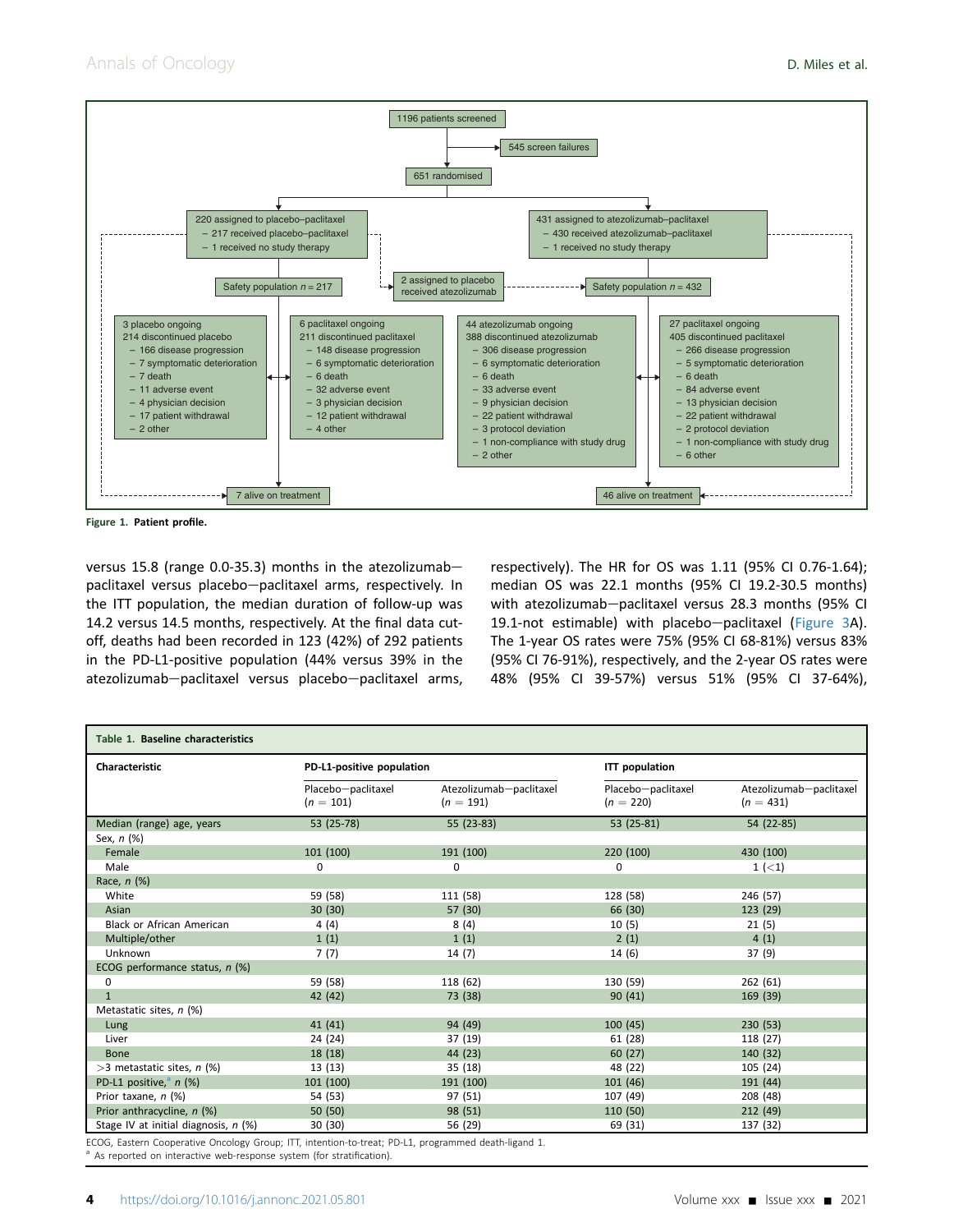# **D. Miles et al.** Annals of Oncology

<span id="page-4-0"></span>

#### Figure 2. PFS (data cut-off 15 November 2019).

(A) investigator assessed in the PD-L1-positive population (primary analysis, events in 61% of patients); (B) investigator assessed in the ITT population (events in 67% of patients); (C) IRC assessed in the PD-L1-positive population.

CI, confidence interval; HR, hazard ratio; IRC, independent review committee; ITT, intention-to-treat; PD-L1, programmed death-ligand 1; PFS, progression-free survival.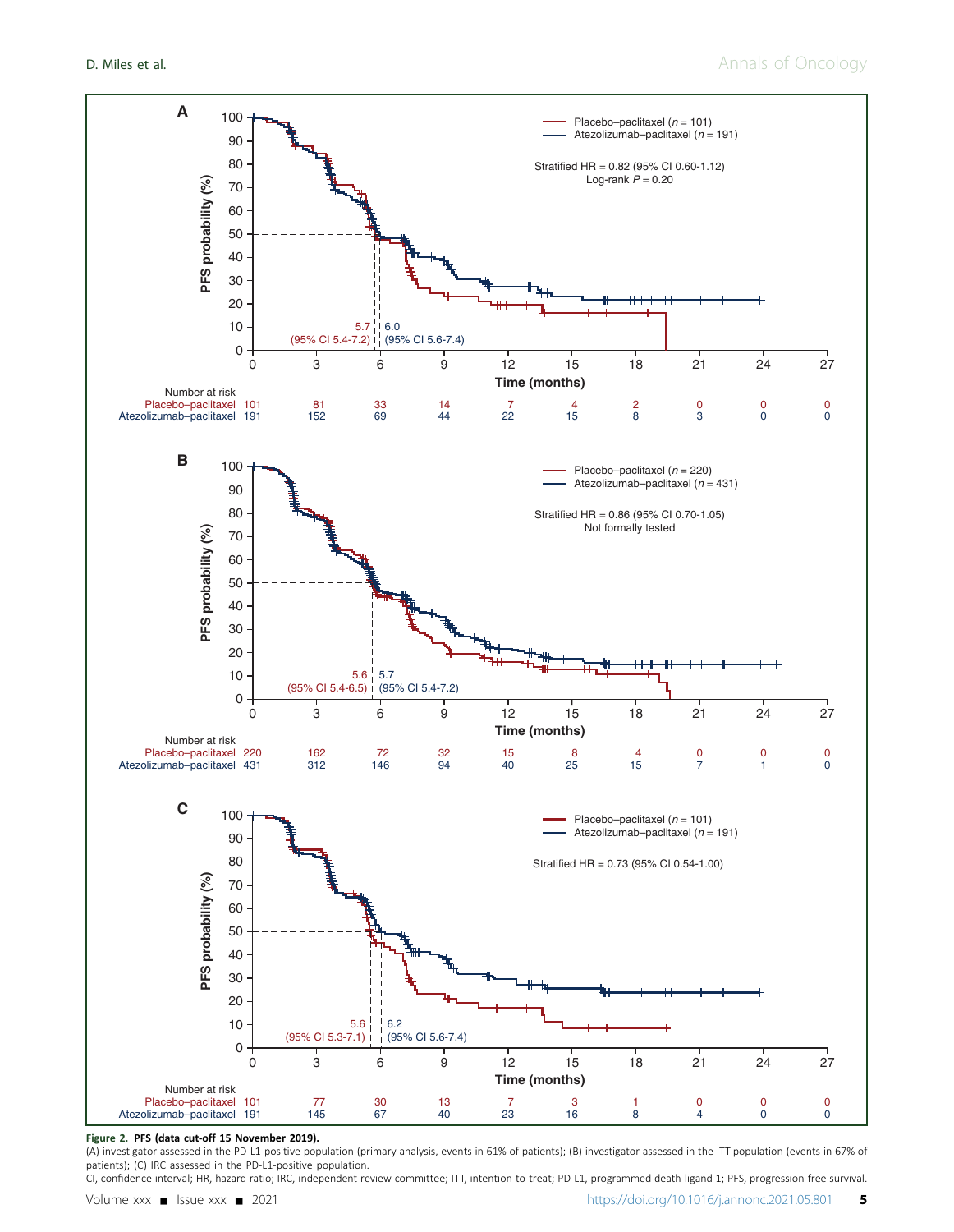## Annals of Oncology **D. Miles et al.**

respectively. Results were similar in the ITT population [deaths in 311 (48%) of 651 patients; 44% from disease progression]: the OS HR was 1.12 (95% CI 0.88-1.43) [\(Figure 3](#page-6-0)B). Median OS was 19.2 months (95% CI 16.6-22.1 months) with atezolizumab-paclitaxel versus 22.8 months (95% CI 17.1-28.3 months) with placebo-paclitaxel. The 1-year OS rates in the ITT population were 69% (95% CI 64- 73%) in the atezolizumab-paclitaxel arm versus 73% (95% CI 67-79%) in the placebo-paclitaxel arm. The 2-year OS rates were 42% (95% CI 36-48%) versus 45% (95% CI 36-54%), respectively. A total of 223 patients (34%) were alive in follow-up at the time of final OS analysis (30% of the atezolizumab arm versus 42% of the placebo arm).

An exploratory analysis of updated investigator-assessed PFS at the time of the data cut-off for the final OS analysis showed a HR of 0.73 (95% CI 0.56-0.96) in the PD-L1-positive population [median 7.2 (95% CI 5.7-9.0) months with atezolizumab-paclitaxel versus 6.4 (95% CI 5.5-7.3) months with placebo-paclitaxel] (Supplementary Figure S2A, available at [https://doi.org/10.1016/j.annonc.](https://doi.org/10.1016/j.annonc.2021.05.801) [2021.05.801](https://doi.org/10.1016/j.annonc.2021.05.801)). In the ITT population, median PFS was 5.9 versus 5.6 months, respectively (Supplementary Figure S2B, available at [https://doi.org/10.1016/j.annonc.2021.05.801\)](https://doi.org/10.1016/j.annonc.2021.05.801); the PFS HR was 0.82 (95% CI 0.68-0.98).

No difference between treatment arms was observed for time to deterioration in GHS/HRQoL in either the PD-L1-positive population [HR 0.88 (95% CI 0.59-1.34);  $median$  12.5 months with atezolizumab-paclitaxel versus 12.0 months with placebo-paclitaxel] or the ITT population [HR 0.97 (95% CI 0.73-1.30); median 12.5 versus 17.4 months, respectively], indicating that baseline HRQoL was maintained for a similar duration in both arms. Time to deterioration in function scales (physical, role, cognitive) showed consistent results (Supplementary Table S2, available at [https://doi.org/10.1016/j.annonc.2021.05.801\)](https://doi.org/10.1016/j.annonc.2021.05.801).

#### Treatment exposure

The median duration of atezolizumab/placebo and paclitaxel was six cycles in both treatment arms; mean and median dose intensities of paclitaxel were similar in the two treatment arms (Supplementary Table S3, available at <https://doi.org/10.1016/j.annonc.2021.05.801>). Although the protocol recommended minimising the steroid dose after the first two paclitaxel infusions, post hoc exploratory analyses after unblinding indicated that the majority of patients ( $\sim$ 98%) received steroids during the study as prophylactic or premedication treatment. Most patients continued corticosteroid premedication throughout paclitaxel therapy, at a similar median steroid dose per cycle (Supplementary Figure S3, available at [https://doi.org/10.](https://doi.org/10.1016/j.annonc.2021.05.801) [1016/j.annonc.2021.05.801\)](https://doi.org/10.1016/j.annonc.2021.05.801).

At the data cut-off for the final OS analysis, 254 patients (59%) in the atezolizumab-paclitaxel arm and  $147$  (67%) in the placebo-paclitaxel arm had received further anticancer therapy after disease progression, most commonly with capecitabine (29% versus 34%, respectively). Postprogression immunotherapy-based treatment was infrequent (Supplementary Table S4, available at [https://](https://doi.org/10.1016/j.annonc.2021.05.801) [doi.org/10.1016/j.annonc.2021.05.801](https://doi.org/10.1016/j.annonc.2021.05.801)).

#### Safety

 $Compared$  with placebo-paclitaxel, atezolizumabpaclitaxel was associated with a slightly higher incidence of serious AEs (25% versus 18% with placebo-paclitaxel) and grade 3/4 AEs (53% versus 46%, respectively), but no increase in grade 5 AEs (2% in both arms). Fatal AEs in the atezolizumab-containing arm comprised one case each of sepsis, pulmonary sepsis, multiple organ dysfunction syndrome, cardiac failure, polymyositis and respiratory distress and three cases of unexplained death. In the placebo arm, fatal AEs comprised two cases of pneumonia and one case each of sepsis, cardiac failure and suicide.

The most common AEs ( $\geq$ 25% in either arm) were alopecia, anaemia, peripheral neuropathy, diarrhoea, fatigue and nausea. Generally, the incidences of specific AEs were similar between the two treatment groups. The main exceptions (with a  $\geq$ 5% absolute difference between treatment arms) were diarrhoea, vomiting, decreased appetite, hypothyroidism and hyperthyroidism, all of which were more common with atezolizumab-containing therapy than paclitaxel alone (Supplementary Table S5, available at <https://doi.org/10.1016/j.annonc.2021.05.801> and [Table 2\)](#page-7-0). The only grade  $3/4$  AE with a  $\geq$ 2% difference between treatment arms was alanine aminotransferase increased (3% with atezolizumab-paclitaxel versus  $<$ 1% with placebo-paclitaxel). All of these are known side-effects of atezolizumab. A higher proportion of patients in the atezolizumab-paclitaxel than the placebo-paclitaxel arm experienced AEs leading to any treatment discontinuation (21% versus 15%, respectively; 19% versus 15%, respectively, leading to discontinuation of paclitaxel; and 8% versus 5%, respectively, leading to discontinuation of atezolizumab/placebo).

The incidence of AEs of special interest (all grades and grade  $3/4$ ) was higher with atezolizumab-paclitaxel than placebo-paclitaxel [\(Table 2](#page-7-0)). There was a higher incidence of low-grade hypothyroidism and hyperthyroidism with atezolizumab-paclitaxel, but no difference in the proportion of patients with rash (any grade or grade  $\geq$ 3). Apart from one patient with fatal polymyositis (occurring after seven cycles of treatment, mentioned above), most of the AEs of special interest were low grade and manageable. Ten patients (2%) in the atezolizumab-paclitaxel arm experienced AEs of special interest that required systemic corticosteroids and led to discontinuation of atezolizumab [versus one patient  $(<1%)$  in the placebo-paclitaxel arm leading to placebo discontinuation].

#### **DISCUSSION**

In the IMpassion131 trial, the primary objective was not met: combining atezolizumab with paclitaxel did not significantly improve investigator-assessed PFS in patients with PD-L1-positive aTNBC. Similarly, there was no evidence of a treatment effect on PFS in the ITT population, and the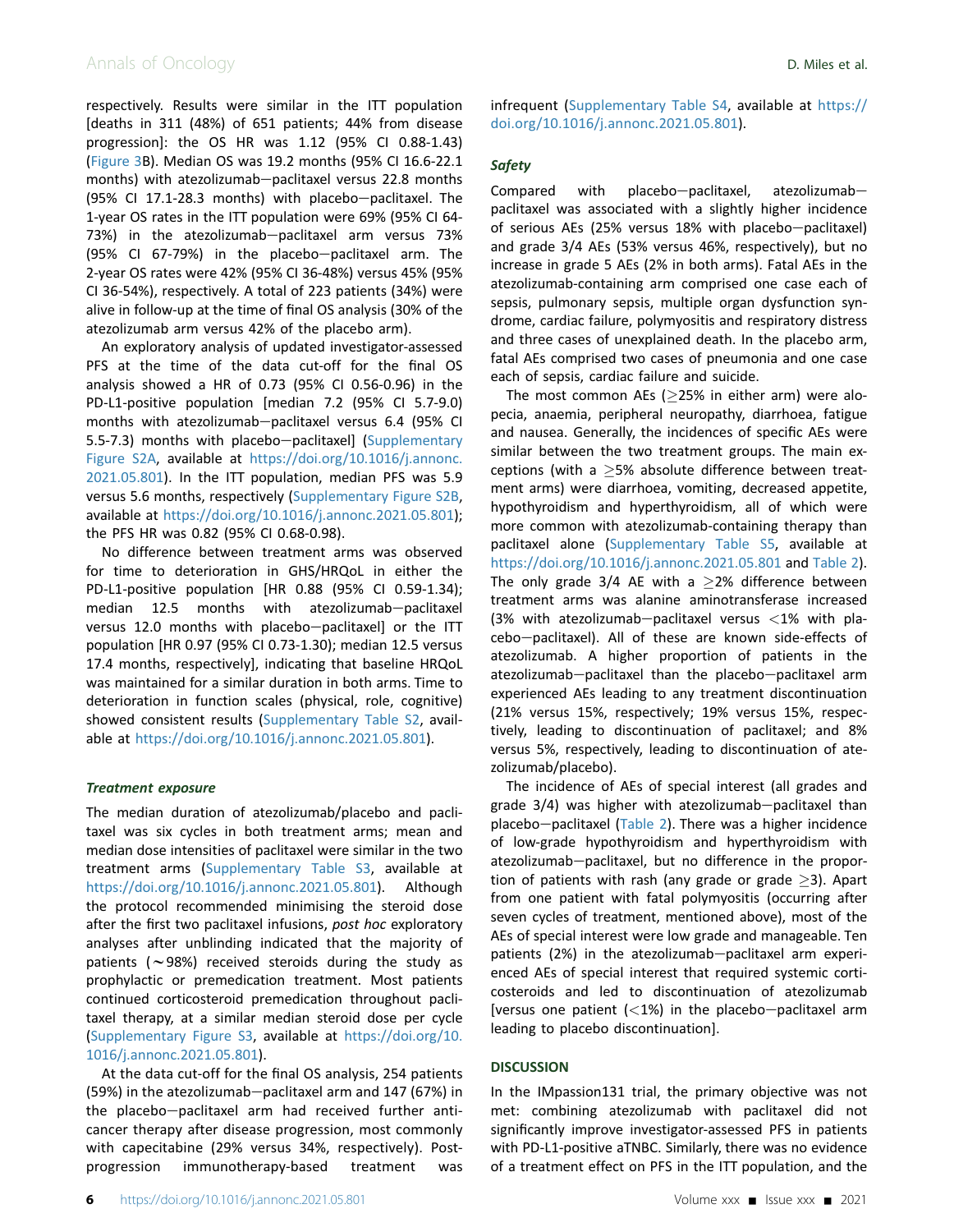addition of atezolizumab to paclitaxel did not improve OS (secondary endpoint) in either the PD-L1-positive or the ITT population. However, the final OS results provide no evidence of a detrimental effect and allay initial concerns raised following release of very early results.

Efficacy findings contrast with those of the IMpassion130 trial evaluating a different chemotherapy backbone (nabpaclitaxel rather than paclitaxel), which showed significantly improved PFS with the addition of atezolizumab to nabpaclitaxel [HR 0.80 (95% CI 0.69-0.92) in the ITT population and HR 0.62 (95% CI 0.49-0.78) in the PD-L1-positive population<sup>[5](#page-9-4)</sup>] and a clinically meaningful effect on OS in the PD-L1-positive population [HR 0.67 (95% CI 0.53-0.86), not formally tested<sup>7</sup>]. The baseline characteristics of the patient populations in the two trials are similar with respect to median age and the proportion of patients with PD-L1 positive tumours, liver metastases and prior anthracycline

and taxane exposure (albeit taxane-pretreated patients in IMpassion130 were less likely than those in IMpassion131 to be re-exposed to the same taxane, given the nabpaclitaxel backbone in IMpassion130). There was a slightly smaller proportion of patients with de novo metastatic disease in IMpassion131 than in IMpassion130 (31% versus 37%, respectively) and a higher proportion of Asian patients (29% versus 18% in IMpassion130). The higher prevalence of PD-L1 positivity in primary compared with metastatic samples is consistent with observations in IMpassion130, in which the prevalence was 44% in primary tissue versus 36% in metastatic tissue.<sup>[15](#page-9-13)</sup> Median PFS in the control arm of the two trials was remarkably similar in the ITT populations (5.6 months with paclitaxel alone in IMpassion131 versus 5.5 months with nab-paclitaxel alone in IMpassion130) and the PFS HRs in the ITT populations were similar, with overlapping 95% CIs. In the PD-L1-positive populations,

<span id="page-6-0"></span>

#### Figure 3. OS (data cut-off 4 September 2020). (A) PD-L1-positive population; (B) ITT population.

CI, confidence interval; HR, hazard ratio; ITT, intention-to-treat; NE, not estimable; OS, overall survival; PD-L1, programmed death-ligand 1.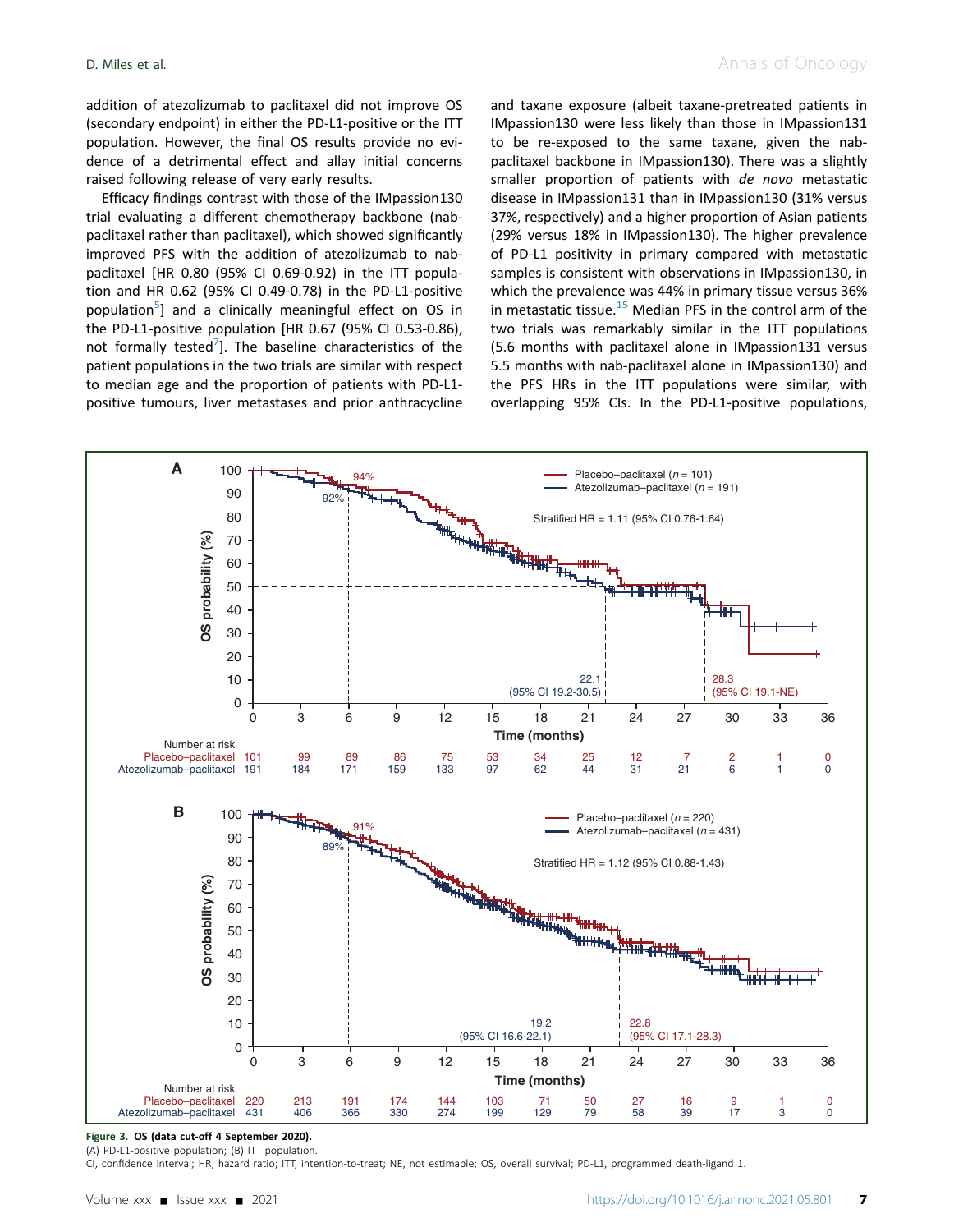<span id="page-7-0"></span>

| Table 2. AEs of special interest for atezolizumab (safety population; data cut-off 4 September 2020) |                                   |               |                                        |               |  |  |  |
|------------------------------------------------------------------------------------------------------|-----------------------------------|---------------|----------------------------------------|---------------|--|--|--|
| Immune-mediated AEs by medical concept, n (%)                                                        | Placebo-paclitaxel<br>$(n = 217)$ |               | Atezolizumab-paclitaxel<br>$(n = 432)$ |               |  |  |  |
|                                                                                                      | Any grade                         | Grade $3/4^a$ | Any grade                              | Grade $3/4^a$ |  |  |  |
| Any                                                                                                  | 116(53)                           | 11(5)         | 268(62)                                | 49 (11)       |  |  |  |
| Hepatitis (diagnosis) <sup>b</sup>                                                                   | 2(0.9)                            | $\Omega$      | 7(2)                                   | 2(0.5)        |  |  |  |
| <b>Pneumonitis</b>                                                                                   | 3(1)                              | $\Omega$      | 16(4)                                  | 3(0.7)        |  |  |  |
| Hypothyroidism                                                                                       | 12(6)                             | $\Omega$      | 60 (14)                                | 0             |  |  |  |
| Hyperthyroidism                                                                                      | $\Omega$                          | $\Omega$      | 25(6)                                  | $\Omega$      |  |  |  |
| Diabetes mellitus                                                                                    | 2(0.9)                            | 2(0.9)        | 5(1)                                   | 4(0.9)        |  |  |  |
| Adrenal insufficiency                                                                                | $\Omega$                          | $\Omega$      | 3(0.7)                                 | $\Omega$      |  |  |  |
| Infusion-related reactions                                                                           | 7(3)                              | $\Omega$      | 15(3)                                  | 3(0.7)        |  |  |  |
| Pancreatitis                                                                                         | 1(0.5)                            | 1(0.5)        | 9(2)                                   | 7 $(2)^{c}$   |  |  |  |
| Colitis                                                                                              | 2(0.9)                            | 2(0.9)        | 3(0.7)                                 | 1(0.2)        |  |  |  |
| Rash                                                                                                 | 66 (30)                           | 2(0.9)        | 141 (33)                               | 4(0.9)        |  |  |  |
| Ocular inflammatory toxicity                                                                         | 1(0.5)                            | $\Omega$      | 4(0.9)                                 | 0             |  |  |  |
| Severe cutaneous reactions                                                                           | 2(0.9)                            | $\Omega$      | $1(0.2)^d$                             | $\mathbf{0}$  |  |  |  |
| Myositis $+$ rhabdomyolysis                                                                          | 0                                 | 0             | 2 $(0.5)^e$                            | 0             |  |  |  |
| <b>Myositis</b>                                                                                      | $\Omega$                          | $\Omega$      | 2 $(0.5)^e$                            | 1(0.2)        |  |  |  |
| Guillain-Barré syndrome                                                                              | 0                                 | $\Omega$      | $1(0.2)^{t}$                           | 1(0.2)        |  |  |  |
| Myasthenia gravis                                                                                    | $\Omega$                          | $\Omega$      | $1(0.2)^g$                             | 1(0.2)        |  |  |  |
| Meningoencephalitis                                                                                  | $\Omega$                          | $\Omega$      | $1(0.2)^{h}$                           | $\Omega$      |  |  |  |
| <b>Nephritis</b>                                                                                     | 1(0.5)                            | $\Omega$      | 2(0.5)                                 | 1(0.2)        |  |  |  |
| <b>Meningitis</b>                                                                                    | 0                                 | $\Omega$      | 1 $(0.2)^h$                            | 0             |  |  |  |
| Hypophysitis                                                                                         | 1(0.5)                            | 1(0.5)        | 1(0.2)                                 | $\mathbf{0}$  |  |  |  |

AE, adverse event

<span id="page-7-1"></span><sup>a</sup> Grade 3/4 AE refers to the highest grade observed; there was only one AE of special interest with fatal outcome (polymyositis in one patient in the atezolizumab arm, considered by the investigator to be related to atezolizumab).

<span id="page-7-2"></span>**b** Sponsor-defined group of terms that represent events suggestive of a hepatitis diagnosis (as opposed to events associated with liver function test abnormalities only, which are not presented separately in the table but are included in the total number of AEs of special interest).

<span id="page-7-3"></span> $\textdegree$  No grade 4 pancreatitis events except grade 4 enzyme elevations.<br> $\textdegree$  One grade 2 case of bullous dermatitis.

<span id="page-7-4"></span>

<span id="page-7-5"></span> $e^e$  Includes one fatal case of polymyositis.  $f^e$  One grade 3 case.

<span id="page-7-6"></span>

<span id="page-7-7"></span>

<span id="page-7-8"></span><sup>g</sup> One grade 4 case.<br>
<sup>h</sup> One grade 1 case of photophobia.<br>
<sup>i</sup> One grade 1 case.

<span id="page-7-9"></span>

There were no cases of rhabdomyolysis, encephalitis, vasculitis, myocarditis, haemolytic anaemia or haemophagocytic lymphohistiocytosis.

median PFS was slightly longer with paclitaxel in IMpassion131 than with nab-paclitaxel in IMpassion130 (5.7 versus 5.0 months, respectively) and there was a more marked difference in HRs. Turning to OS, performance of the control arms differed substantially between the trials, especially in the PD-L1-positive population (median OS of 28.3 months with paclitaxel alone in IMpassion131 versus 1[7](#page-9-12).9 months with nab-paclitaxel alone in IMpassion130<sup>7</sup>). However, the median OS in IMpassion131 should be interpreted with considerable caution, being based on events in only 39 (39%) of 101 patients and with extensive censoring before the median, translating into uncertainty with a wide 95% CI. Ongoing translational research may be of value in uncovering possible explanations for the IMpassion131 results; the lack of information on BRCA status is a limitation, as imbalances between treatment arms for this prognostic factor may not be detected. Furthermore, at the eventdriven final OS analysis with the prespecified number of OS events in the PD-L1-positive population in IMpassion131, median follow-up was 14.2 months in atezolizumab-treated patients compared with 19.7 months in atezolizumab-treated patients in IMpassion130 (events in [7](#page-9-12)4% of the ITT population).<sup>7</sup> We observed no major differences between treatment arms in the type and extent of treatment administered after progression in IMpassion131.

Findings from IMpassion131 also contrast with recently published results from the KEYNOTE-355 trial, which evaluated a broader range of chemotherapy backbones (including both nab-paclitaxel and paclitaxel, as well as gemcitabine/carboplatin) with a different immunotherapy agent, pembrolizumab. $10$  The overall aim of KEYNOTE-355 was broadly similar to that of IMpassion131, but there were important differences with respect to eligibility, PD-L1 testing, chemotherapy backbone and statistical design. The PFS HR in the ITT population was 0.82, similar to IMpassion131. However, the PFS HR in the PD-L1-positive population, although identified using a different assay, was 0.65. Despite longer follow-up, OS results have not yet been reported from KEYNOTE-355. Interestingly, there was no evidence that paclitaxel was a worse chemotherapy partner than nab-paclitaxel, $10$  although the taxane backbone was chosen by the investigator and therefore the populations treated with each formulation of paclitaxel may differ substantially.

An exploratory analysis of updated PFS results at the time of the final OS analysis suggests an effect of atezolizumab, with maintained and even enhanced separation of the curves when compared with the primary PFS results. Although there appears to be no difference between treatment arms during the first 7-8 months of treatment,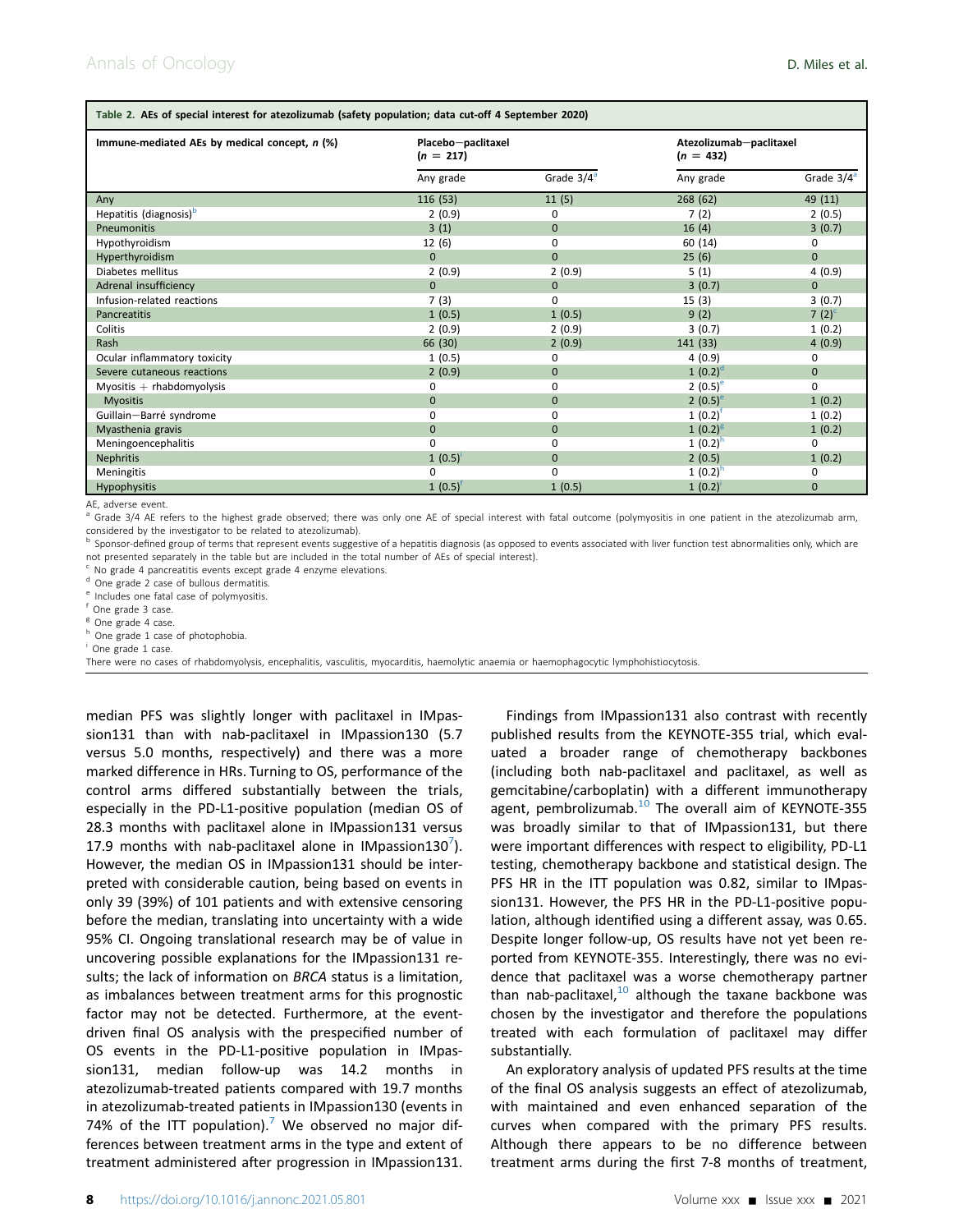the subsequent diversion of the curves raises the question why the difference occurs much later in the IMpassion131 trial, in contrast to IMpassion130. One of the hypotheses is the impact of concomitant steroids during paclitaxel therapy, potentially dampening the effect of immunotherapy. This remains an unanswered question, and the hypothesis is undermined by observations in KEYNOTE-355, which showed benefit from immunotherapy combined with a paclitaxel backbone as well as with a nab-paclitaxel backbone, albeit this was an unstratified subgroup with very small sample size. Like IMpassion131, the Kaplan-Meier curves for PFS in the PD-L1-positive and ITT populations overlap for the first few months, without immediate separation.

The safety profile of the atezolizumab-paclitaxel combination was generally consistent with the known effects of the individual study drugs and experience from the IMpassion130 trial. $5$  The proportion of atezolizumabtreated patients with hypothyroidism was identical in IMpassion130 and IMpassion131 (14% any grade; 0% grade 3/4). However, in contrast to IMpassion130, there was no increase in the incidence of rash with atezolizumab in IMpassion131. No new safety signals were seen and no cumulative effects emerged with longer follow-up. There was no evidence that atezolizumab compromised the ability to deliver paclitaxel, nor did toxicity explain the lack of benefit. There was no imbalance in toxicity-related mortality observed between arms. These findings are supported by results of PRO analyses, demonstrating that the addition of atezolizumab to paclitaxel did not compromise patients' HRQoL or day-to-day functioning, or impose additional sideeffect bother.

In conclusion, results from IMpassion131 do not show a significant benefit from combining atezolizumab with paclitaxel, contrasting with findings from previously published trials of first-line immune checkpoint blockade for metastatic TNBC. The reasons for this difference remain undefined.

#### ACKNOWLEDGEMENTS

We thank the patients, their families, the investigators and study staff at participating sites, members of the independent data monitoring committee, Valerie Easton, Margarita Donica, Ken Russell and Youssef Ghazi (former and current employees of F. Hoffmann-La Roche Ltd), Vidya Maiya (Genentech, Inc.), Helene Cauwel and Stephanie Rondeau (Cytel). Support for third-party medical writing assistance for this manuscript was provided by Jennifer Kelly, MA (Medi-Kelsey Ltd, Ashbourne, UK), funded by F. Hoffmann-La Roche Ltd, Basel, Switzerland.

#### FUNDING

This work was supported by F. Hoffmann-La Roche Ltd, Basel, Switzerland (no grant number).

#### **DISCLOSURE**

DM has received honoraria for advisory boards from Roche/Genentech, Genomic Health and Eisai and has been

an invited speaker for Roche/Genentech and Genomic Health. JG has received consulting fees from Daichi, Eisai, Genomic Health, Ipsen, Macrogenics, MSD, Mylan, Novartis, Onxeo, Pfizer and Roche/Genentech; research grants (to institution) from Daichi, Eisai, Genomic Health, Novartis, Pfizer, Roche/Genentech and Immunomedics; and travel/accommodation/expenses from Eisai, Genomic Health, Novartis, Pfizer and Roche/Genentech. FA has received research grants (to institution) from AstraZeneca, Lilly, Novartis, Pfizer and Roche and travel/accommodation/expenses from AstraZeneca, GlaxoSmithKline, Novartis and Roche. DC's institution has received honoraria for his advisory/consultancy roles with Roche and AstraZeneca. AS has received honoraria for scientific talks from Roche, Celgene, AstraZeneca, Pfizer, MSD, Tesaro, Lilly and Novartis, and for advisory/consultancy roles from Roche and AstraZeneca; research funding (to institution) from Roche, Celgene, AbbVie and Molecular Partner; and travel support from Roche, Pfizer and Celgene. CB has received honoraria for advisory/consultancy roles from Boehringer Ingelheim, GSK, Novartis, Pfizer, Lilly, Roche/Genentech, Eisai, MSD, AstraZeneca and Bayer; research grants/funding (to institution) from AbbVie, Amgen, Astellas Pharma, AstraZeneca, Bristol-Myers Squibb, Celgene, Covance, Lilly, Medivation, Merck Serono, MSD, Novartis, Pfizer, PharmaMar and Roche/Genentech; and travel/accommodation/expenses from Boehringer Ingelheim, GSK, Novartis, Pfizer, Lilly, Roche/Genentech, Eisai, MSD, AstraZeneca and Bayer. BX has received honoraria for consulting/advisory roles from Novartis, Roche and AstraZeneca and research funding (to institution) from Pfizer, Roche, AstraZeneca, Novartis and Daiichi-Sankyo. AW reports personal fees from Roche, NAPP, Amgen, MSD, Novartis, Pfizer, Astra-Zeneca, Pierre Fabre, ACCORD, Athenex, Gerson Lehmann Group, Coleman Expert Network Group and Guidepoint Global, and also reports personal fees and other from Lilly and Daiichi-Sankyo (all outside the submitted work) and employment with AstraZeneca after completion of this work. DK reports consulting fees from Roche, Boehringer Ingelheim, Pfizer, MSD, BMS, Novartis, AstraZeneca, Raffo-Tecnofarma, Varifarma and Takeda and research funding (to institution) from Roche, Lilly Oncology, Clovis, MSD, AbbVie, Takeda, Novartis, Pfizer and Array BioPharma Inc. LA reports consulting/advisory roles for Zodiac Pharma, Janssen-Cilag and Roche/Genentech; speakers' bureau for Janssen-Cilag, Zodiac Pharma, Merck Sharp & Dohme, Roche/Genentech and Novartis; research funding (to institution) from Bayer, Roche/Genentech, Janssen-Cilag and Regeneron; and travel/accommodation/expenses from Zodiac Pharma. MR reports consulting fees/advisory roles for Roche Pharma AG, Novartis, MSD, AstraZeneca, Hexal, Lilly, Somatex and Pfizer and travel/accommodation/expenses from Pfizer, Celgene and Novartis. MP, LM and TB are employees of and hold shares in F. Hoffmann-La Roche Ltd. SP, SLP and MK are employees of Genentech, Inc., and hold shares in F. Hoffmann-La Roche Ltd. JO'S has received honoraria for advisory/consultancy from AbbVie Inc., Agendia, Amgen Biotechnology, AstraZeneca, Bristol-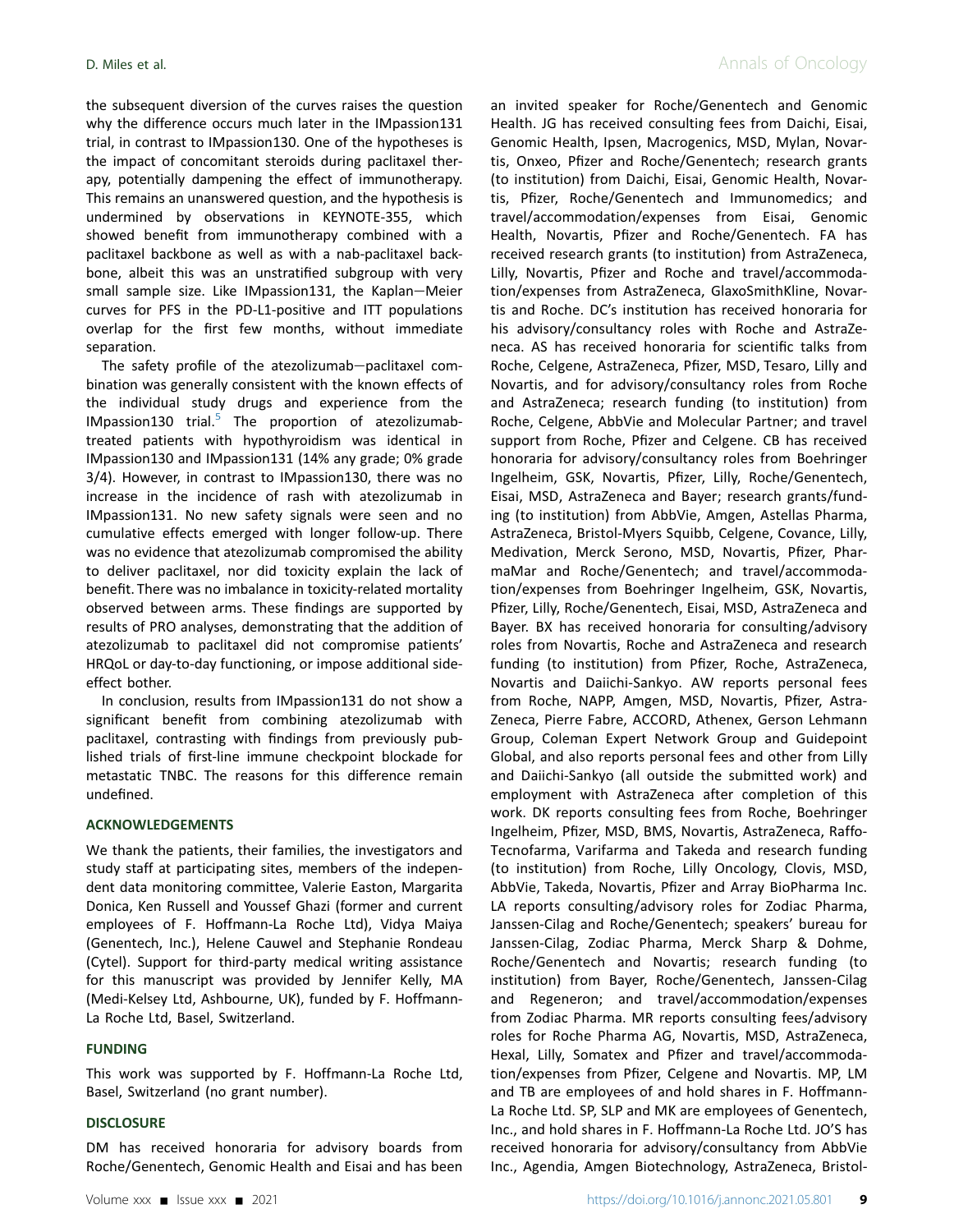# Annals of Oncology **D. Miles et al.**

Myers Squibb, Celgene Corporation, Eisai, Genentech, Genomic Health, GRAIL, Immunomedics, Heron Therapeutics, Ipsen Biopharmaceuticals, Jounce Therapeutics, Lilly, Merck, Myriad, Novartis, Odonate Therapeutics, Pfizer, Puma Biotechnology, Prime Oncology, Roche, Seattle Genetics, Syndax Pharmaceuticals and Takeda. VS has declared no conflicts of interest.

#### DATA SHARING

Qualified researchers may request access to individual patient-level data through the clinical study data request platform [\(https://vivli.org/\)](https://vivli.org/). Further details on Roche's criteria for eligible studies are available here ([https://vivli.](https://vivli.org/members/ourmembers/) [org/members/ourmembers/\)](https://vivli.org/members/ourmembers/). For further details on Roche's Global Policy on the Sharing of Clinical Information and how to request access to related clinical study documents, see here [\(https://www.roche.com/research\\_and\\_de](https://www.roche.com/research_and_development/who_we_are_how_we_work/clinical_trials/our_commitment_to_data_sharing.htm) [velopment/who\\_we\\_are\\_how\\_we\\_work/clinical\\_trials/our\\_](https://www.roche.com/research_and_development/who_we_are_how_we_work/clinical_trials/our_commitment_to_data_sharing.htm) commitment to data sharing.htm).

#### <span id="page-9-0"></span>**REFERENCES**

- 1. [Loi S, Michiels S, Salgado R, et al. Tumor in](http://refhub.elsevier.com/S0923-7534(21)02026-3/sref1)filtrating lymphocytes are [prognostic in triple negative breast cancer and predictive for trastu](http://refhub.elsevier.com/S0923-7534(21)02026-3/sref1)zumab benefi[t in early breast cancer: results from the FinHER trial.](http://refhub.elsevier.com/S0923-7534(21)02026-3/sref1) Ann Oncol[. 2014;25:1544-1550](http://refhub.elsevier.com/S0923-7534(21)02026-3/sref1).
- <span id="page-9-1"></span>2. [Mittendorf EA, Philips AV, Meric-Bernstam F, et al. PD-L1 expression](http://refhub.elsevier.com/S0923-7534(21)02026-3/sref2) [in triple-negative breast cancer.](http://refhub.elsevier.com/S0923-7534(21)02026-3/sref2) Cancer Immunol Res. 2014;2:361- [370](http://refhub.elsevier.com/S0923-7534(21)02026-3/sref2).
- <span id="page-9-2"></span>3. [Adams S, Diamond JR, Hamilton E, et al. Atezolizumab plus nab](http://refhub.elsevier.com/S0923-7534(21)02026-3/sref3)[paclitaxel in the treatment of metastatic triple-negative breast can](http://refhub.elsevier.com/S0923-7534(21)02026-3/sref3)[cer with 2-year survival follow-up: a phase 1b clinical trial.](http://refhub.elsevier.com/S0923-7534(21)02026-3/sref3) JAMA Oncol. [2019;5\(3\):334-342](http://refhub.elsevier.com/S0923-7534(21)02026-3/sref3).
- <span id="page-9-3"></span>4. [Emens LA, Cruz C, Eder JP, et al. Long-term clinical outcomes and](http://refhub.elsevier.com/S0923-7534(21)02026-3/sref4) [biomarker analyses of atezolizumab therapy for patients with meta](http://refhub.elsevier.com/S0923-7534(21)02026-3/sref4)[static triple-negative breast cancer: a phase 1 study.](http://refhub.elsevier.com/S0923-7534(21)02026-3/sref4) JAMA Oncol. [2019;5\(1\):74-82](http://refhub.elsevier.com/S0923-7534(21)02026-3/sref4).
- <span id="page-9-4"></span>5. [Schmid P, Adams S, Rugo HS, et al. Atezolizumab and nab-paclitaxel in](http://refhub.elsevier.com/S0923-7534(21)02026-3/sref5) [advanced triple-negative breast cancer.](http://refhub.elsevier.com/S0923-7534(21)02026-3/sref5) N Engl J Med. 2018;379:2108- [2121.](http://refhub.elsevier.com/S0923-7534(21)02026-3/sref5)
- 6. [Schmid P, Rugo HS, Adams S, et al. Atezolizumab plus nab-paclitaxel as](http://refhub.elsevier.com/S0923-7534(21)02026-3/sref6) fi[rst-line treatment for unresectable, locally advanced or metastatic](http://refhub.elsevier.com/S0923-7534(21)02026-3/sref6) [triple-negative breast cancer \(IMpassion130\): updated ef](http://refhub.elsevier.com/S0923-7534(21)02026-3/sref6)ficacy results [from a randomised, double-blind, placebo-controlled, phase 3 trial.](http://refhub.elsevier.com/S0923-7534(21)02026-3/sref6) Lancet Oncol[. 2020;21:44-59.](http://refhub.elsevier.com/S0923-7534(21)02026-3/sref6)
- <span id="page-9-12"></span>7. [Emens LA, Adams S, Barrios CH, et al. First-line atezolizumab plus](http://refhub.elsevier.com/S0923-7534(21)02026-3/sref7) nab[paclitaxel for unresectable, locally advanced or metastatic triple](http://refhub.elsevier.com/S0923-7534(21)02026-3/sref7)[negative breast cancer: IMpassion130](http://refhub.elsevier.com/S0923-7534(21)02026-3/sref7) final overall survival analysis. Ann Oncol[. 2021. In press](http://refhub.elsevier.com/S0923-7534(21)02026-3/sref7).
- <span id="page-9-5"></span>8. Genentech. Tecentriq Prescribing Information. Available at [https://](https://www.accessdata.fda.gov/drugsatfda_docs/label/2019/761034s018lbl.pdf) [www.accessdata.fda.gov/drugsatfda\\_docs/label/2019/761034s018lbl.](https://www.accessdata.fda.gov/drugsatfda_docs/label/2019/761034s018lbl.pdf) [pdf.](https://www.accessdata.fda.gov/drugsatfda_docs/label/2019/761034s018lbl.pdf) Accessed December 6, 2020.
- <span id="page-9-6"></span>9. Roche. Tecentriq Summary of Product Characteristics. Available at [https://www.ema.europa.eu/en/documents/product-information/tece](https://www.ema.europa.eu/en/documents/product-information/tecentriq-epar-product-information_en.pdf) [ntriq-epar-product-information\\_en.pdf.](https://www.ema.europa.eu/en/documents/product-information/tecentriq-epar-product-information_en.pdf) Accessed December 6, 2020.
- <span id="page-9-7"></span>10. [Cortes J, Cescon DW, Rugo HS, et al. Pembrolizumab plus chemo](http://refhub.elsevier.com/S0923-7534(21)02026-3/sref10)[therapy versus placebo plus chemotherapy for previously untreated](http://refhub.elsevier.com/S0923-7534(21)02026-3/sref10) [locally recurrent inoperable or metastatic triple-negative breast cancer](http://refhub.elsevier.com/S0923-7534(21)02026-3/sref10) [\(KEYNOTE-355\): a randomised, placebo-controlled, double-blind, phase](http://refhub.elsevier.com/S0923-7534(21)02026-3/sref10) 3 clinical trial. Lancet[. 2020;396:1817-1828](http://refhub.elsevier.com/S0923-7534(21)02026-3/sref10).
- <span id="page-9-8"></span>11. [Wolff AC, Hammond MEH, Allison KH, et al. Human epidermal growth](http://refhub.elsevier.com/S0923-7534(21)02026-3/sref11) [factor receptor 2 testing in breast cancer: American Society of Clinical](http://refhub.elsevier.com/S0923-7534(21)02026-3/sref11) [Oncology/College of American Pathologists Clinical Practice Guideline](http://refhub.elsevier.com/S0923-7534(21)02026-3/sref11) focused update. J Clin Oncol[. 2018;36:2105-2122.](http://refhub.elsevier.com/S0923-7534(21)02026-3/sref11)
- <span id="page-9-9"></span>12. [Hammond MEH, Hayes DF, Dowsett M, et al. American Society of](http://refhub.elsevier.com/S0923-7534(21)02026-3/sref12) [Clinical Oncology/College of American Pathologists guideline recom](http://refhub.elsevier.com/S0923-7534(21)02026-3/sref12)[mendations for immunohistochemical testing of estrogen and pro](http://refhub.elsevier.com/S0923-7534(21)02026-3/sref12)[gesterone receptors in breast cancer.](http://refhub.elsevier.com/S0923-7534(21)02026-3/sref12) J Clin Oncol. 2010;28: [2784-2795](http://refhub.elsevier.com/S0923-7534(21)02026-3/sref12).
- <span id="page-9-10"></span>13. [Berger MJ, Vargo C, Vincent M, et al. Stopping paclitaxel premedication](http://refhub.elsevier.com/S0923-7534(21)02026-3/sref13) [after two doses in patients not experiencing a previous infusion hy](http://refhub.elsevier.com/S0923-7534(21)02026-3/sref13)[persensitivity reaction.](http://refhub.elsevier.com/S0923-7534(21)02026-3/sref13) Support Care Cancer. 2015;23:2019-2024.
- <span id="page-9-11"></span>14. [Aldea M, Orillard E, Mansi L, et al. How to manage patients with](http://refhub.elsevier.com/S0923-7534(21)02026-3/sref14) [corticosteroids in oncology in the era of immunotherapy?](http://refhub.elsevier.com/S0923-7534(21)02026-3/sref14) Eur J Cancer. [2020;141:239-251.](http://refhub.elsevier.com/S0923-7534(21)02026-3/sref14)
- <span id="page-9-13"></span>15. Emens LA, Molinero L, Loi S, et al. Atezolizumab and nab-paclitaxel in advanced triple-negative breast cancer: biomarker evaluation of the IMpassion130 study. J Natl Cancer Inst. 2021. [https://doi.org/10.1093/](https://doi.org/10.1093/jnci/djab004) [jnci/djab004](https://doi.org/10.1093/jnci/djab004).